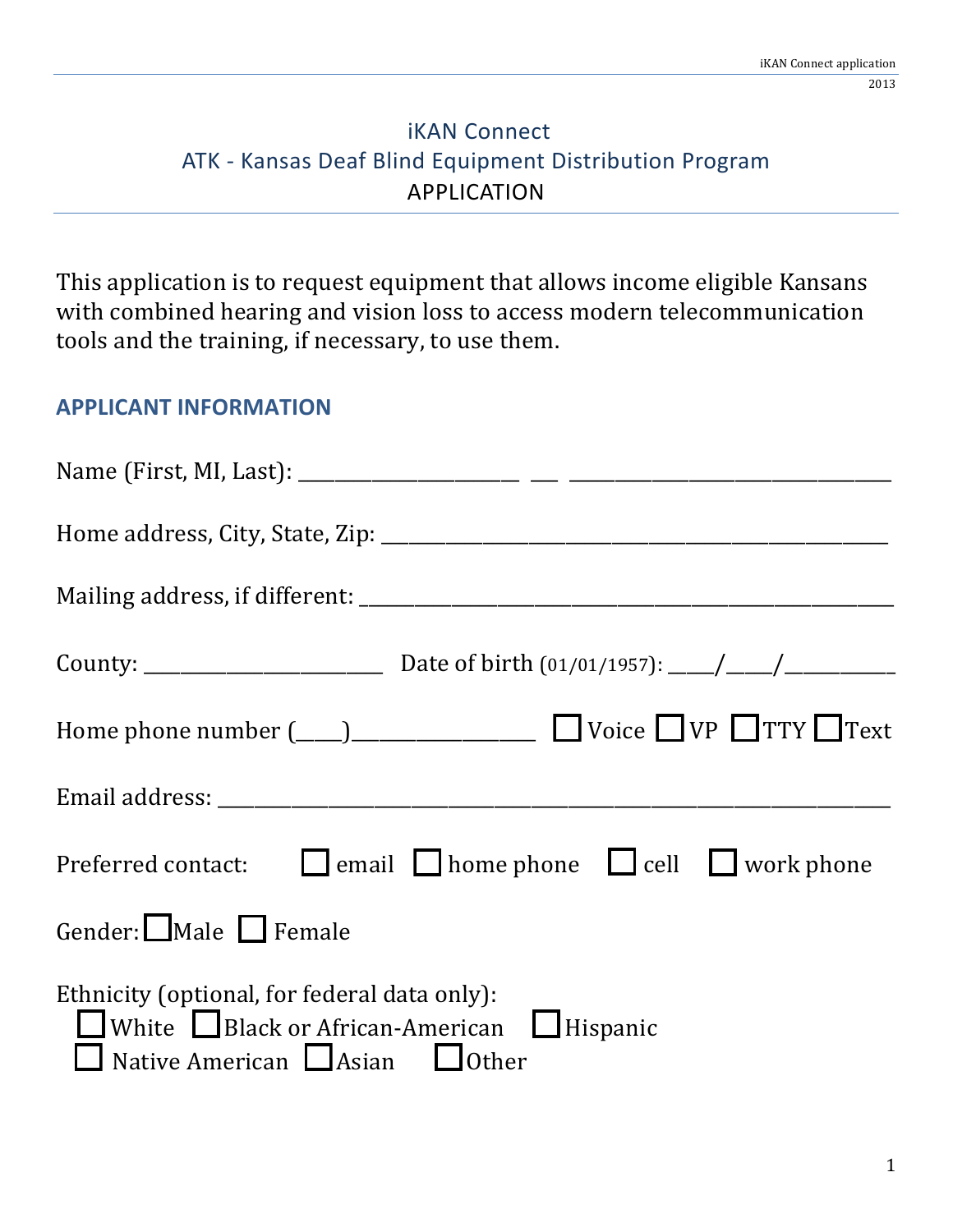# Person assisting with application, if any:

| Relationship to applicant: $\Box$ Family $\Box$ Case Manager<br>$\blacksquare$ Educator $\blacksquare$ Employment Representative                                                                            |
|-------------------------------------------------------------------------------------------------------------------------------------------------------------------------------------------------------------|
| <b>APPLICANT PROFILE</b><br>1. Hearing loss (please check the box that best describes your level of hearing).<br>$\Delta$ Deaf<br>Hard of hearing<br>Late deafened                                          |
| Can you understand speech? $\bigcirc$ Yes<br>N <sub>o</sub>                                                                                                                                                 |
| How old were you when this level of hearing loss was noticed? _______                                                                                                                                       |
| 2. Vision loss (please check the box that best describes your level of vision).<br><b>Blind</b><br>Low vision<br>Close vision Tunnel vision<br>How old were you when this level of vision loss was noticed? |
| 3. Do you have any difficulty using your hands for keyboarding, dialing the<br>$O$ Yes<br>phone, or holding small objects?<br>$\mathbf{O}$ No                                                               |
| 4. Communication preference (check all that apply)<br>American Sign Language (ASL)<br>Conceptual Accurate Signed English (CASE)<br>Sign Exact English (SEE)<br>Tactile Sign Language<br>2                   |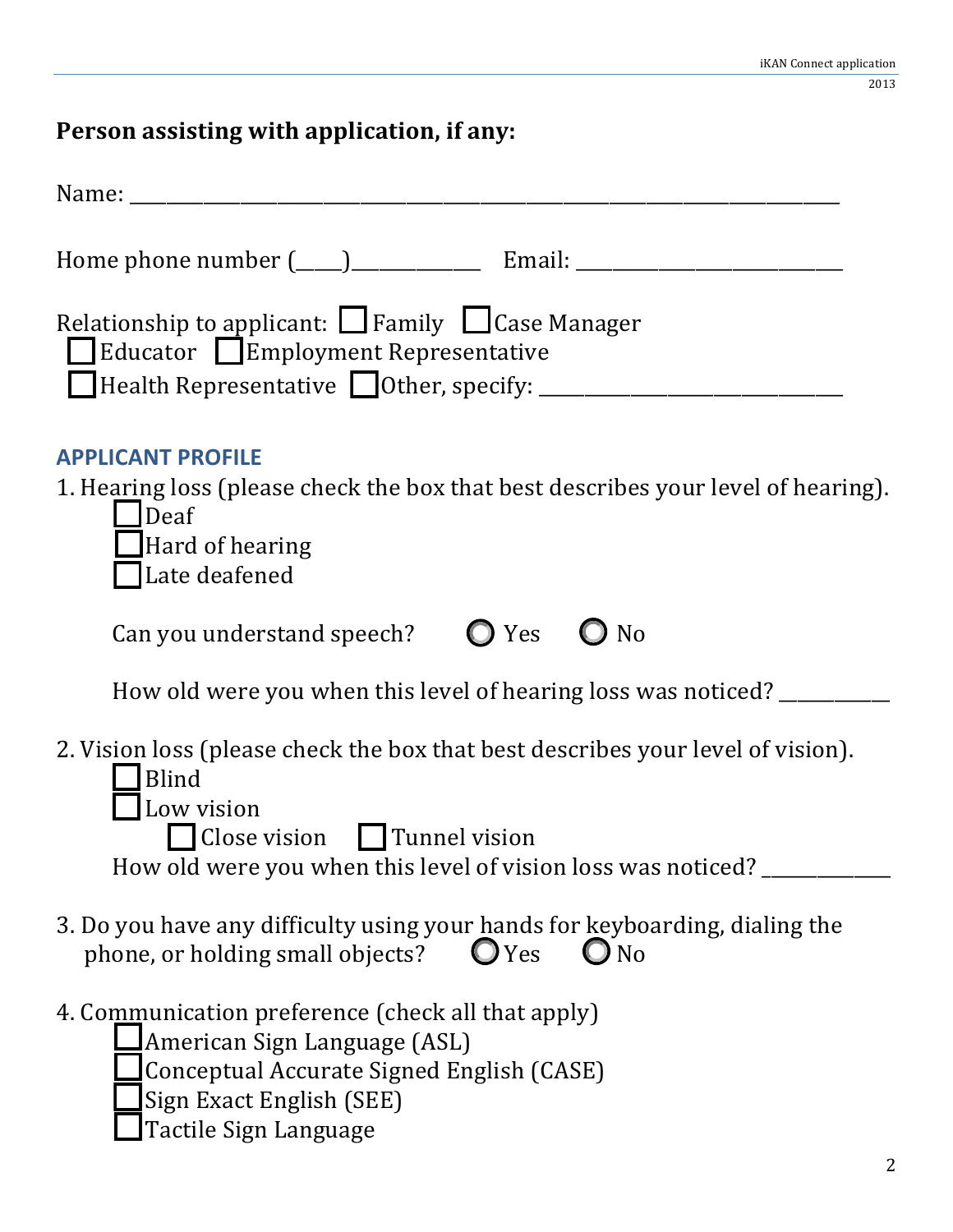| <b>Close Vision Sign Language</b><br>Spoken Language (Please identify your primary language if<br>you are a non-English speaker): __<br>Other (specify):                                                      |             |
|---------------------------------------------------------------------------------------------------------------------------------------------------------------------------------------------------------------|-------------|
| 5. How do you read? Please check all that apply.<br>$\lceil$ Regular print $\lceil \cdot \rceil$ Braille grade 1 (Uncontracted)<br>Large print $\Box$ Braille grade 2 (Contracted)<br><b>Computer Braille</b> |             |
| <b>ELIGIBILITY</b><br>I have or have applied for phone service in my home. $\bullet$ Yes                                                                                                                      | $\bm{)}$ No |
| I have or have applied for internet service in my home. $\bigcirc$ Yes                                                                                                                                        | No          |
| I have the ability to access the internet (includes free local<br>Yes<br>WIFI hot spots).                                                                                                                     |             |

### **FINANCIAL ELIGIBILITY**

Documentation of income will be needed (2 recent paystubs, SSI benefit letter, or other documents).

| 201 Poverty $\mathbf{f} \mathbf{H} \mathbf{W}$ $\mathbf{F}$ $\mathbf{F}$ $\mathbf{F}$ $\mathbf{C}$ $\mathbf{C}$ and $\mathbf{C}$<br><b>48 Contiguous States and the District of Columbia</b> |                                       |
|----------------------------------------------------------------------------------------------------------------------------------------------------------------------------------------------|---------------------------------------|
| Persons in<br>family/household                                                                                                                                                               | <b>Poverty guideline</b><br>$(400\%)$ |
|                                                                                                                                                                                              | \$45,960                              |
| $\mathbf{2}$                                                                                                                                                                                 | \$62,040                              |
| 3                                                                                                                                                                                            | \$78,120                              |
| 4                                                                                                                                                                                            | \$94,200                              |
| 5                                                                                                                                                                                            | \$110,280                             |
| 6                                                                                                                                                                                            | \$126,360                             |
|                                                                                                                                                                                              | \$142,440                             |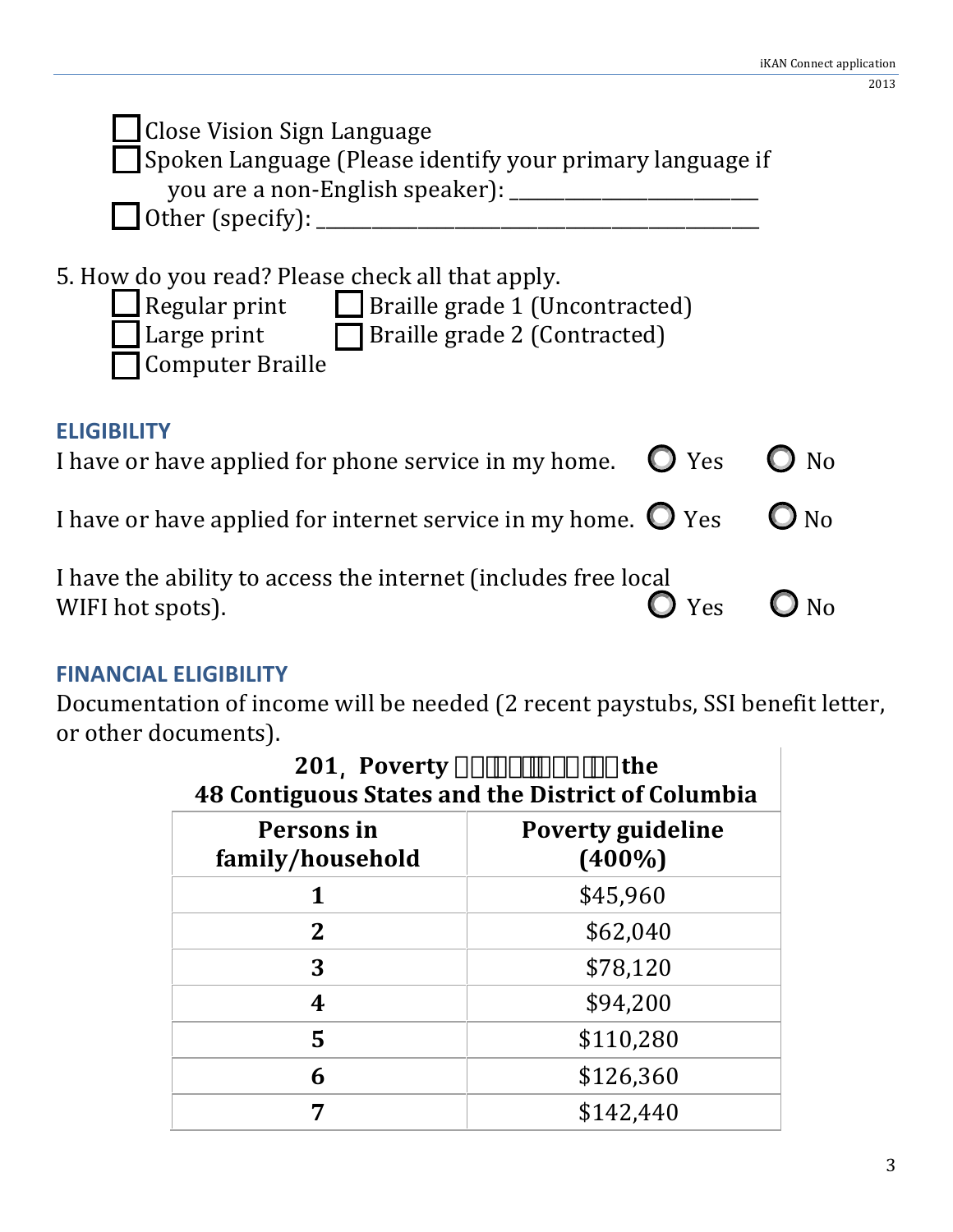|                                                   | \$158,520 |
|---------------------------------------------------|-----------|
| For families/households with more than 8 persons, |           |

add \$18,026 for each additional person.

Based on the table on the previous page, I have an income that does not exceed 400% of the Federal Poverty Guidelines.  $\bigcirc$  Yes  $\bigcirc$  No

Please check if you receive government assistance under any of these programs.

**Federal Public Housing Assistance, Section 8** 

Supplemental Nutrition Assistance Program, VISION card

Low Income Home Energy Assistance Program

**Medicaid** 

National School Lunch Program's free lunch program

Supplemental Security Income

Temporary Assistance for Needy Families

# **CONSUMER GOALS**

What is your communication goal through participation in iKAN Connect?

*The preceding facts I have provided are true and complete to the best of my knowledge. I understand that if I provide false information, I will forfeit any* equipment I received. I have read and understood all the conditions in this application and for the program.

\_\_\_\_\_\_\_\_\_\_\_\_\_\_\_\_\_\_\_\_\_\_\_\_\_\_\_\_\_\_\_\_\_\_\_\_\_% \_\_\_\_\_\_\_\_\_\_\_\_\_\_\_\_\_\_\_\_\_\_\_\_\_\_\_\_\_\_\_\_\_\_\_\_

\_\_\_\_\_\_\_\_\_\_\_\_\_\_\_\_\_\_\_\_\_\_\_\_\_\_\_\_\_\_\_\_\_\_\_\_\_% \_\_\_\_\_\_\_\_\_\_\_\_\_\_\_\_\_\_\_\_\_\_\_\_\_\_\_\_\_\_\_\_\_\_\_\_

| Applicant signature | Date |
|---------------------|------|
|                     |      |

Parent or guardian signature\* Date

\* If the applicant is under 18 years of age, both applicant and parent/guardian must sign.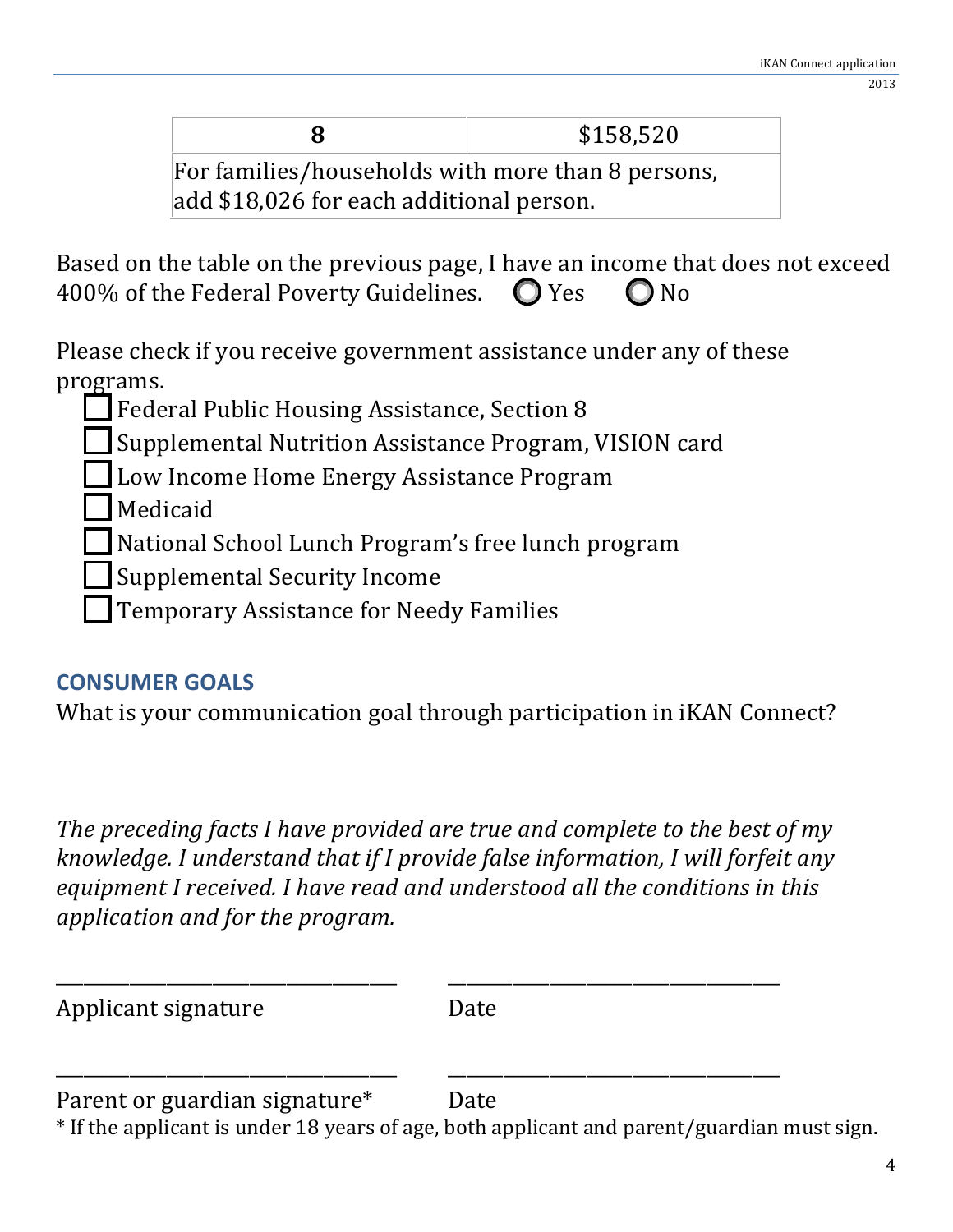#### **PROFESSIONAL CERTIFICATION:**

## **Vision Status**

1. Does this applicant have a visual acuity of  $20/200$  or less?

 $\bigcirc$  Yes  $\bigcirc$  No

Visual%Acuity:%\_\_\_\_\_\_\_\_\_\_\_\_\_\_\_\_\_\_\_\_\_\_\_\_% (In the better eye with corrective lenses)

2. Does this applicant have a field defect of 20 degrees or less? Yes  $\bigcirc$  No

| Visual Field: |  |
|---------------|--|
|---------------|--|

3. Does this applicant have a progressive visual loss having a prognosis leading to one or both of these conditions?  $\bigcirc$  Yes  $\bigcirc$  No

Cause of Vision Loss:

# **Hearing Status**

- 1. Does this applicant have a chronic hearing impairment so severe that most speech cannot be understood with optimum amplification?  $\bigcirc$  Yes  $\bigcirc$  No
- 2. Does this applicant have a progressive hearing loss having a prognosis leading to impairment so severe that most speech cannot be understood with optimum amplification?

 $Q$  Yes  $Q$  No

Cause%of%Hearing%Loss:%\_\_\_\_\_\_\_\_\_\_\_\_\_\_\_\_\_\_\_\_\_\_\_\_\_\_\_\_\_\_\_\_\_\_\_\_\_\_\_\_\_\_\_\_\_\_

# **Combination of Impairments**

Does the combination of vision and hearing loss cause the applicant difficulty in attaining independence in daily life activities, achieving psychosocial adjustment, or obtaining a vocation?  $\bigcirc$  Yes  $\bigcirc$  No